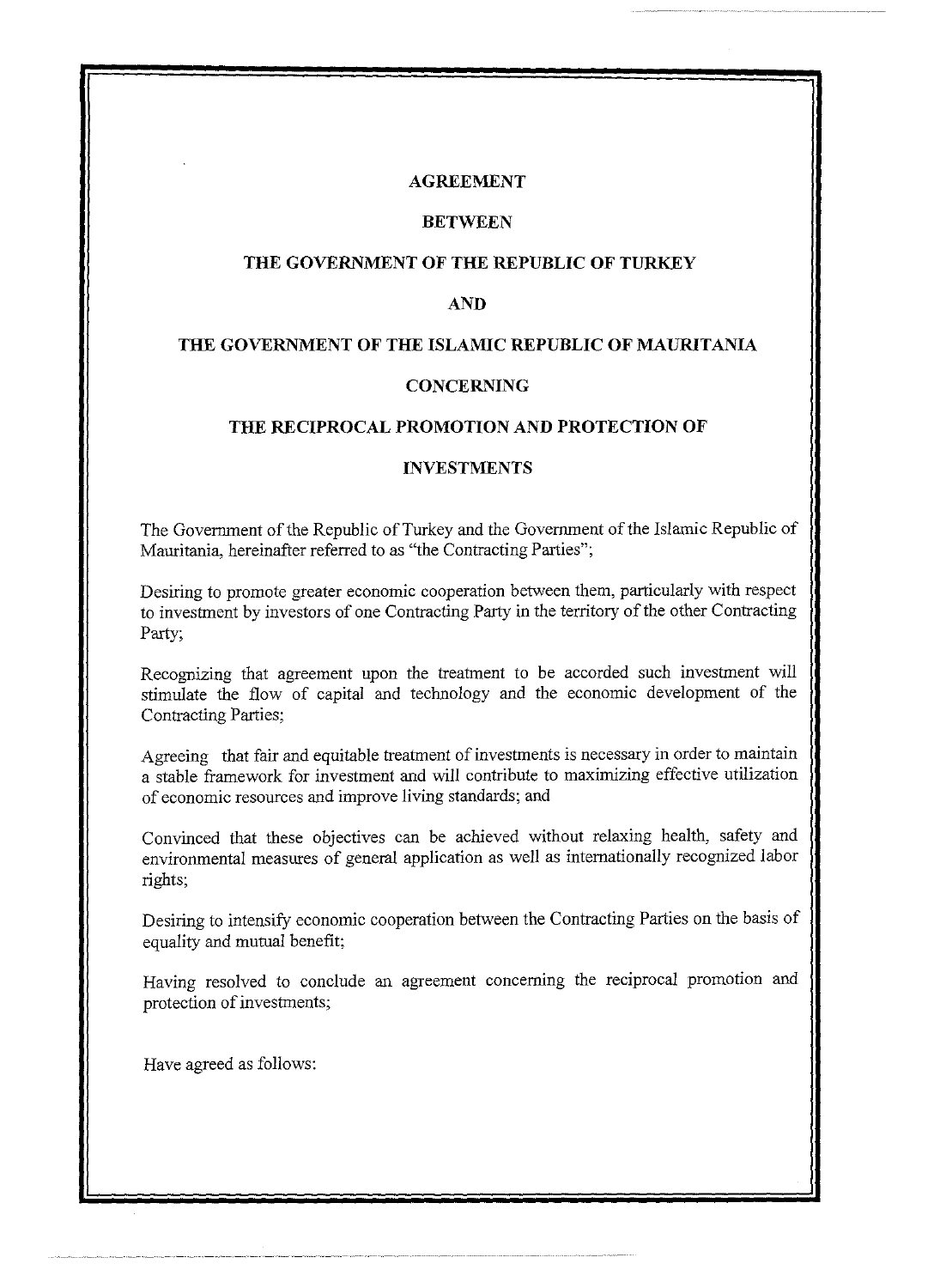# **ARTICLE 1 Definitions**

For the purposes of this Agreement;

1. The term "investment" means every kind of assets invested by an investor of one of the Contracting Parties in the territory of the other Contracting Party in accordance with the law of that Contracting Party including in particular, but not exclusively:

(a) movable and immovable property, as well as any other rights such as mortgages, leases, liens, pledges, and any other similar rights as defined in conformity with the laws and regulations of the Contracting Party in whose territory the property is situated;

(b) reinvested returns;

( c) claims to money or any other rights having financial value related to an investment;

(d) shares, stocks, or any other form of participation in companies;

( e) industrial and intellectual property rights, in particular patents, industrial designs, technical processes, as well as trademarks, goodwill, and know-how;

(f) business concessions conferred by law or by contract, including concessions related to natural resources.

2. The term "investor" means:

( a) any natural persons having the nationality of a Contracting Party in accordance with the law of that Contracting Party provided, however, that a natural person who is a dual citizen shall be deemed to be exclusively a national of the State of his or her dominant and effective nationality;

(b) any legal persons such as companies, corporations, firms, business partnerships and business associations established or constituted in accordance with the laws of one of the Contracting Parties and who have made an investment in the territory of the other Contracting Party.

3. The term "returns" means the amounts yielded by an investment and includes in particular, though not exclusively, profit, interest, capital gains, royalties, fees and dividends.

4. The term "territory" means the land territory, internal waters, the territorial sea and the airspace above them, as well as the maritime areas over which each Contracting Party has sovereign rights or jurisdiction for the purpose of exploration, exploitation and preservation of natural resources whether living or non-living, pursuant to international law.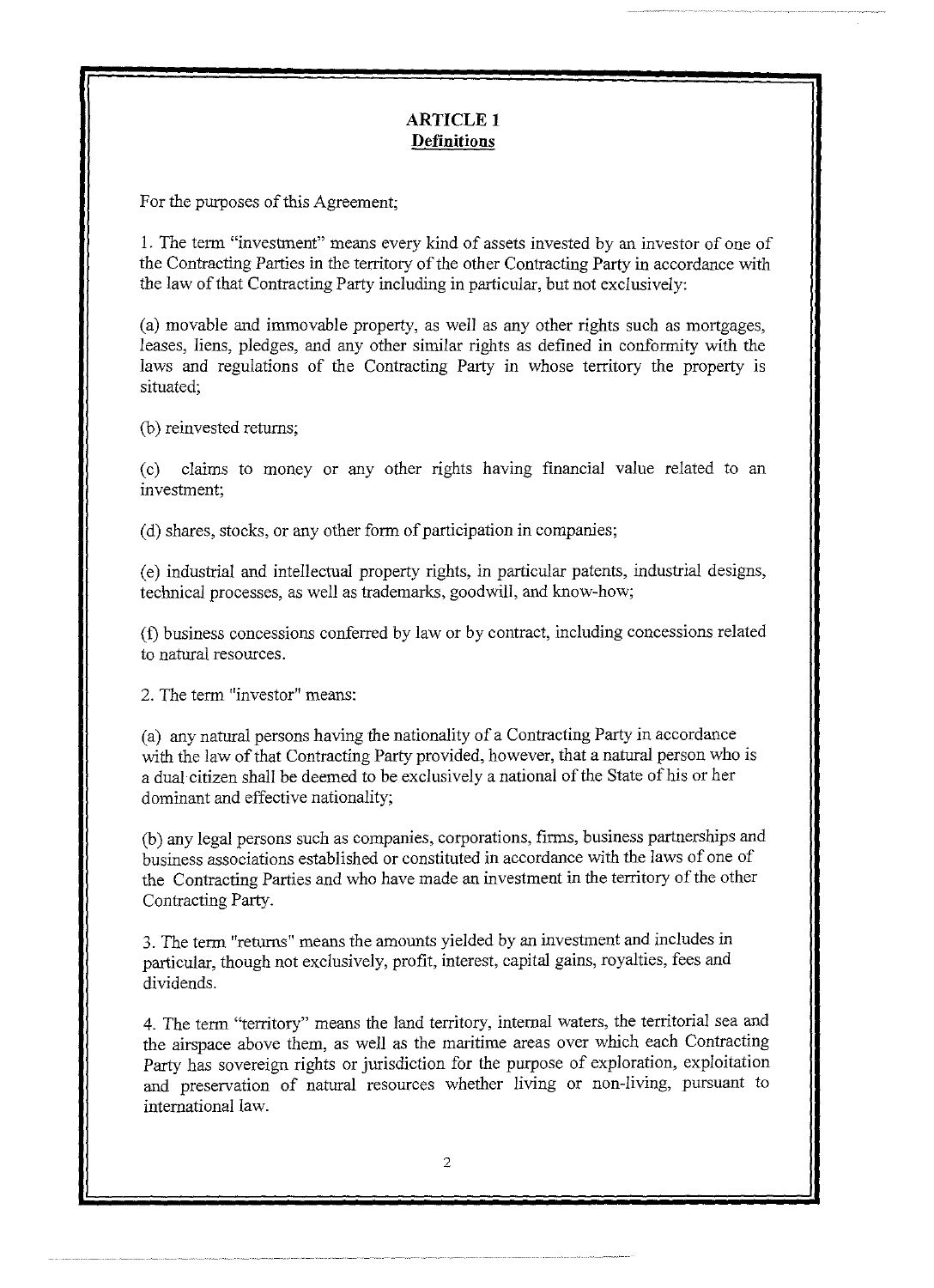## **ARTICLE2 Scope of Application**

This Agreement shall apply to investments in the territory of one Contracting Party, made in accordance with its national laws and regulations, by investors of the other Contracting Party, whether prior to, or after the entry into force of the present Agreement. However, this Agreement shall not apply to any disputes that have arisen before its entry into force.

# **ARTICLE3 Promotion and Protection of Investments**

1. Subject to its laws and regulations, each Contracting Party shall in its territory promote as far as possible investments by investors of the other Contracting Party.

2. Investments of investors of each Contracting Party shall at all times be accorded treatment in accordance with international law minimum standard of treatment, including fair and equitable treatment and full protection and security in the territory of the other Contracting Party. Neither Contracting Party shall in any way impair the management, maintenance, use, operation, enjoyment, extension, sale, liquidation or disposal of such investments by unreasonable or discriminatory measures.

# **ARTICLE4 Treatment of Investments**

I. Each Contracting Party shall admit in its territory investments on a basis no less favorable than that accorded in like circumstances to investments of investors of any third State, within the framework of its laws and regulations.

2. Each Contracting Party shall accord to these investments, once established, treatment no less favorable than that accorded in like circumstances to investments of its investors or to investments of investors of any third State, whichever is the most favorable, as regards the management, maintenance, use, operation, enjoyment, extension, sale, liquidation or disposal of the investment.

3. The Contracting Parties shall within the framework of their national legislation give favorable consideration to applications for the entry and sojourn of nationals of either Contracting Party who wish to enter the territory of the other Contracting Party in connection with the making and carrying through of an investment.

4. (a) The provisions of this Article shall not be construed so as to oblige one Contracting Party to extend to the investors of the other Contracting Party the benefit of any treatment, preference or privilege which may be extended by the former Contracting Party by virtue of any international agreement or arrangement relating wholly or mainly to taxation.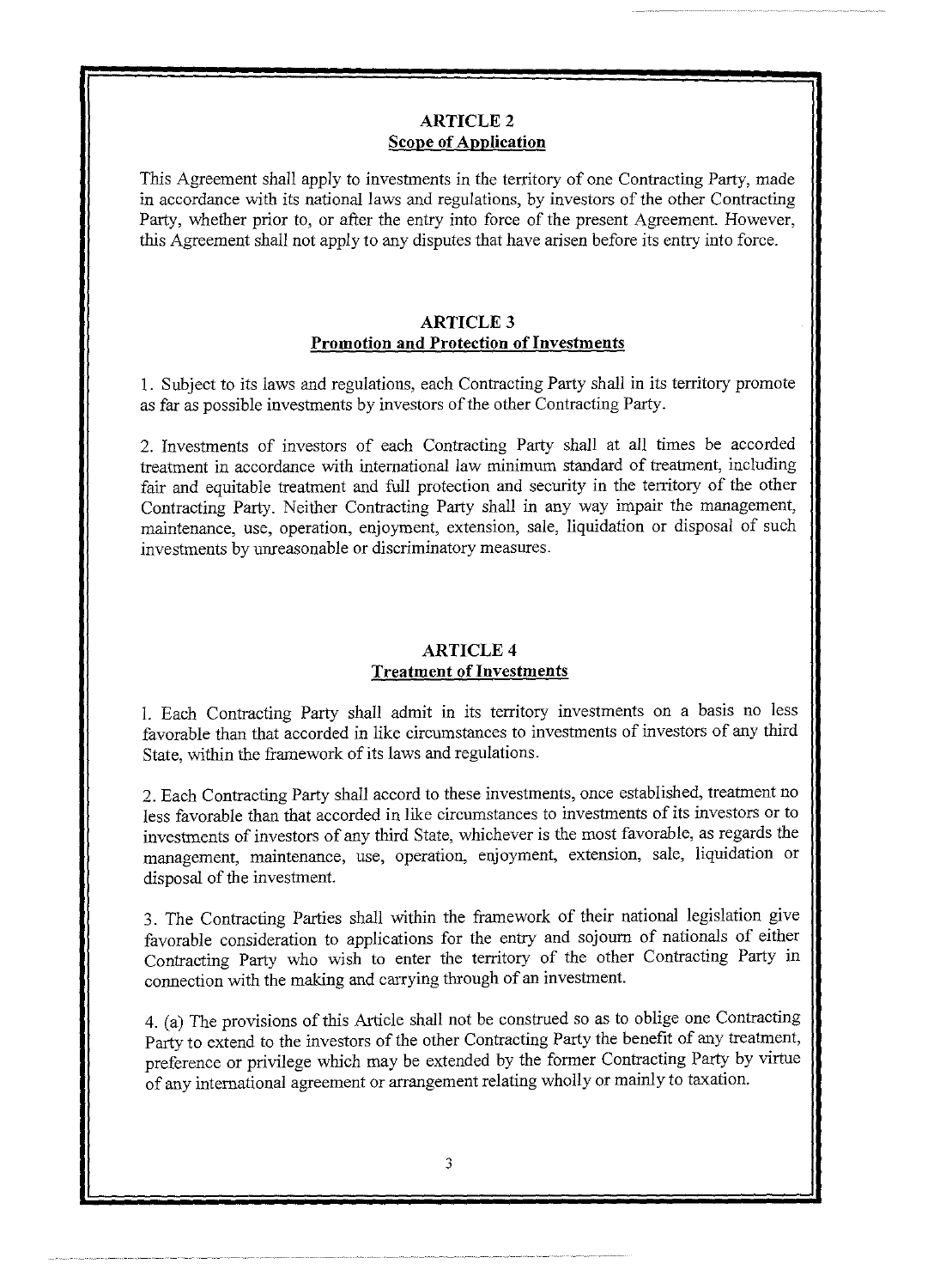(b) The Non-Discrimination, National Treatment and Most-Favored Nation Treatment provisions of this Agreement shall not apply to all actual or future advantages accorded by either Contracting Party by virtue of its membership of, or association with a customs, economic or monetary union, a common market or a free trade area; to nationals or companies of its own, of Member States of such union, common market or free trade area, or of any other third State.

(c) For greater certainty, the Most Favored Nation treatment referred to in paragraphs (1) and (2) of this Article does not include investor-to-state dispute settlement procedures or mechanisms, such as those included under Article 10, that are provided for in other international treaties.

( d) The provisions of Article 3 and 4 of this Agreement shall not oblige either Contracting Party to accord investments of investors of the other Contracting Party the same treatment that it accords to investments of its own investors with regard to acquisition of land, real estates, and real rights thereof.

## **ARTICLES General Exceptions**

1. Nothing in this Agreement shall be construed to prevent a Contracting Party from adopting, maintaining, or enforcing any non-discriminatory legal measures:

(a) designed and applied for the protection of human, animal or plant life or health, or the environment;

(b) related to the conservation of living or non-living exhaustible natural resources.

2. Nothing in this Agreement shall be construed:

(a) to require any Contracting Party to furnish or allow access to any information the disclosure of which it determines to be contrary to its essential security interests;

(b) to prevent any Contracting Party from taking any actions that it considers necessary for the protection of its essential security interests;

(i) relating to the traffic in arms, ammunition and implements of war and to such traffic and transactions in other goods, materials, services and technology undertaken directly or indirectly for the purpose of supplying a military or other security establishment,

(ii) taken in time of war or other emergency in international relations, or

(iii) relating to the implementation of national policies or international agreements respecting the non-proliferation of nuclear weapons or other nuclear explosive devices.

( c) to prevent any Contracting Party from taking action in pursuance of its obligations under the United Nations Charter for the maintenance of international peace and security.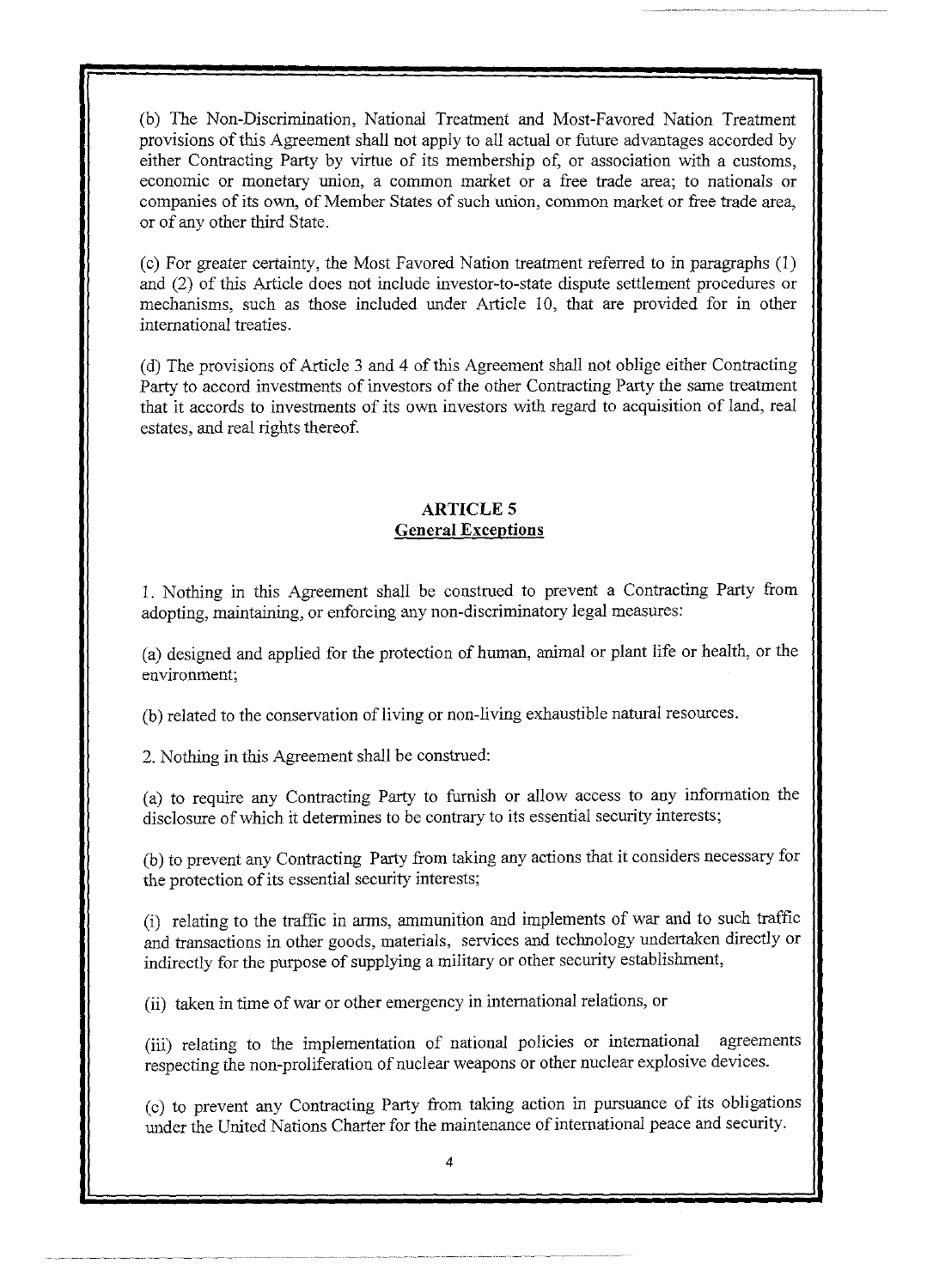3. The adoption, maintenance or enforcement of such measures is subject to the requirement that they are not applied in an arbitrary or unjustifiable manner or do not constitute a disguised restriction on investments of investors of the other Contracting Party.

## **ARTICLE6 Expropriation and Compensation**

1. Investments shall not be expropriated, nationalized or subject, directly or indirectly, to measures of similar effects (hereinafter referred as expropriation) except for a public purpose, in a non-discriminatory manner, upon payment of prompt, adequate and effective compensation, and in accordance with due process of law and the general principles of treatment provided for in Article 3 of this Agreement.

2. Non-discriminatory legal measures designed and applied to protect legitimate public welfare objectives, such as health, safety and environment, do not constitute indirect expropriation.

3. Compensation shall be equivalent to the market value of the expropriated investment before the expropriation took place or became public knowledge. Compensation shall be paid without delay and be freely transferable as described in the Article 8.

4. Compensation shall be payable in a freely convertible currency. The Compensation shall be paid without delay. In case of delay, the compensation shall include an additional payment calculated at a rate applicable from the date of expropriation until the time of payment. Such payment shall be freely transferable.

### **ARTICLE** 7 **Compensation for Losses**

1. Investors of either Contracting Party whose investments suffer losses in the territory of the other Contracting Party owing to war, insurrection, civil disturbance or other similar events shall be accorded by such other Contracting Party treatment no less favorable than that accorded to its own investors or to investors of any third State, whichever is the most favorable treatment, as regards any measures it adopts in relation to such losses.

2. Without prejudice to paragraph (1 ), investors of one Contracting Party who in any of the situations referred to in that paragraph suffer losses in the territory of the other Contracting Party resulting from:

(a) requisitioning of their property by its forces or authorities; or

(b) destruction of their property by its forces or authorities, which was not caused in combat action or was not required by the necessity of the situation;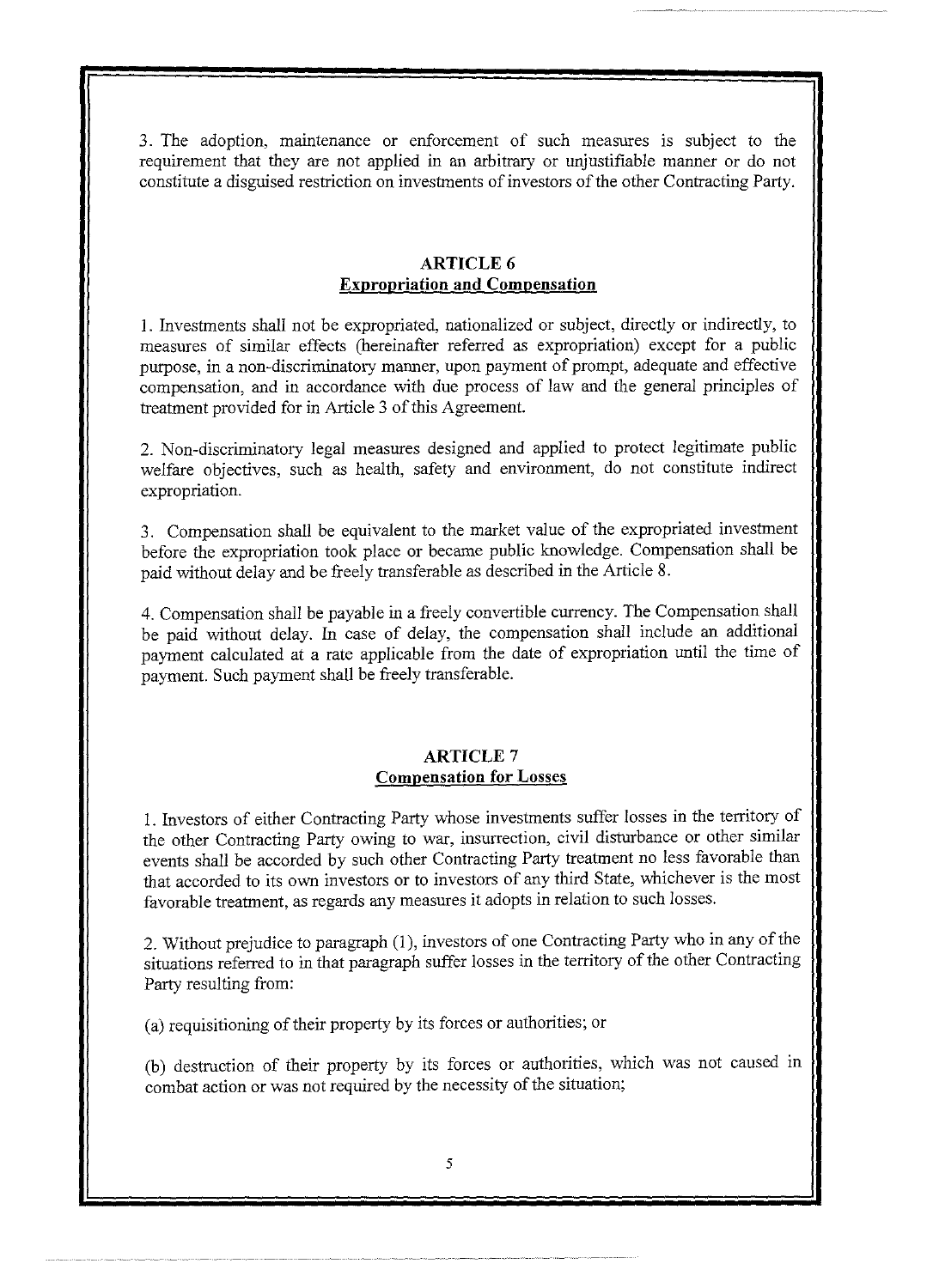shall be accorded restitution or compensation which in either case shall be prompt, adequate and effective. Resulting payments shall be freely convertible.

## **ARTICLES Repatriation and Transfer**

1. Each Contracting Party shall permit investors of the other Contracting Party to freely transfer the funds in respect of their investments and these shall include in particular but not exclusively:

(a) initial capital and any additional capital for the maintenance or development of the investment;

(b) returns;

( c) payments made for the reimbursement of loans in accordance with the law;

( d) the proceeds from the liquidation or sale of all or part of the investment;

(e) compensation pursuant to Article 6 and 7;

(f) an appropriate part of the remuneration of workers permitted to work in the territory of the other Contracting Party related to investment made in accordance with the laws;

(g) payments arising from an investment dispute.

2. Transfers referred in the paragraph(]) of this Article shall be made without delay, and shall be made in the convertible currency in which the investment has been made or in any convertible currency at the rate of exchange in force at the date of transfer, unless otherwise agreed by the investor and the hosting Contracting Party.

3. Where, in exceptional circumstances, payments and capital movements cause or threaten to cause serious balance of payments difficulties, each Contracting Party may temporarily restrict transfers, provided that such restrictions are imposed on a non-discriminatory and in good faith basis.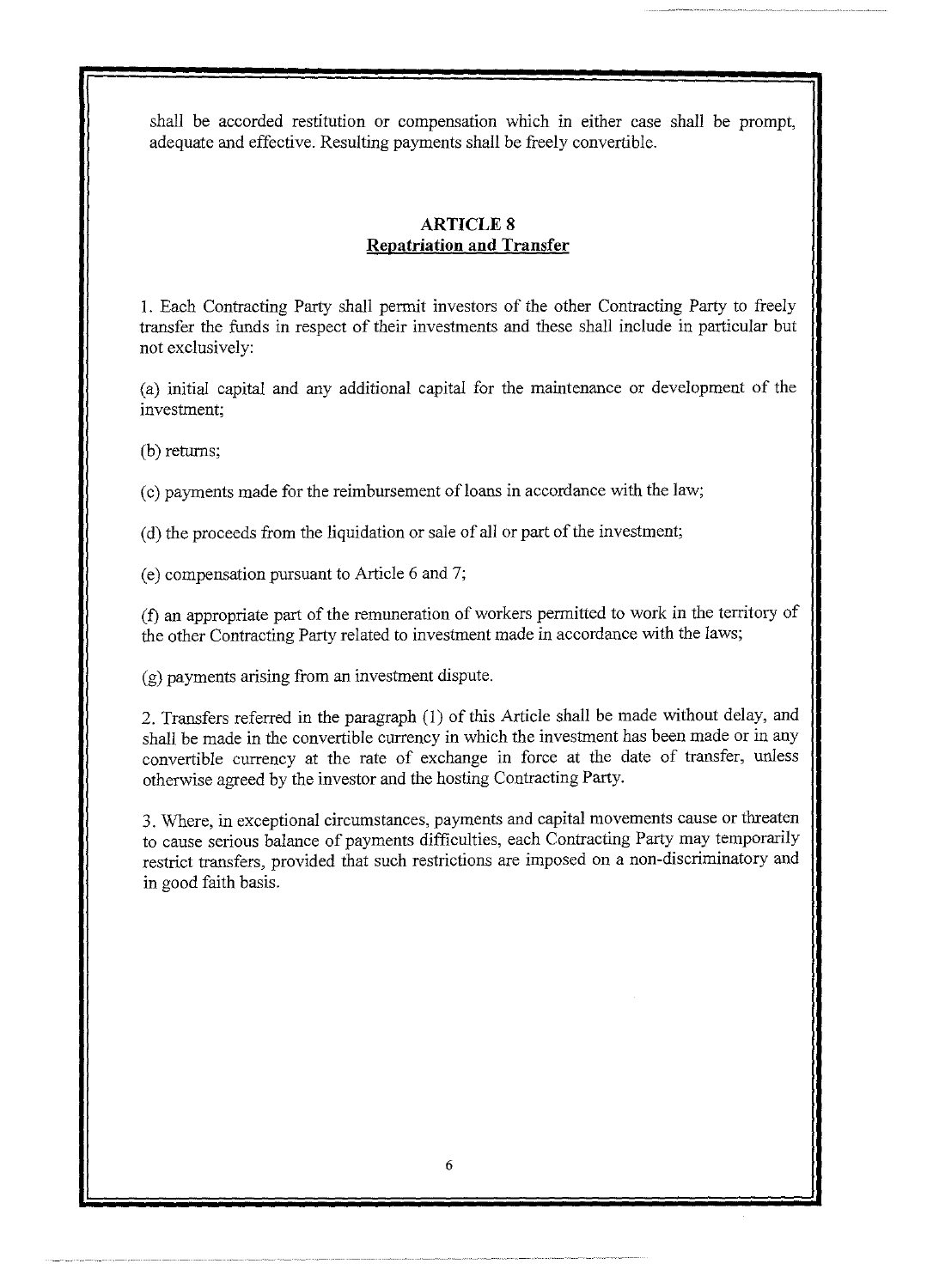### **ARTICLE9 Subrogation**

l. If one of the Contracting Parties has a public insurance or guarantee scheme to protect investments of its own investors against non-commercial risks, and if an investor of this Contracting Party has subscribed to it, any subrogation of the insurer under the insurance contract between this investor and the insurer, shall be recognized by the other Contracting Party.

2. The insurer is entitled by virtue of subrogation to exercise the rights and enforce the claims of that investor and shall assume the obligations related to the investment. The subrogated rights or claims shall not exceed the original rights or claims of the investor.

3. Disputes between a Contracting Party and an insurer shall be settled in accordance with the provisions of Article 10 of this Agreement.

### **ARTICLE 10**

# **Settlement of Disputes between One Contracting Party and Investors of the Other Contracting Party**

I. This Article shall apply to disputes between one Contracting Party and an investor of the other Contracting Party concerning an alleged breach of an obligation of the former under this Agreement, which causes loss or damage to the investor or its investments.

2. Dispute between one of the Contracting Parties and an investor of the other Contracting Party, in connection with its investment, shall be notified in writing, including detailed information, by the investor to the recipient Contracting Party of the investment. As far as possible, the investor and the concerned Contracting Party shall endeavor to settle these disputes by consultations and negotiations in good faith.

3. If these disputes, cannot be settled amicably within six (6) months following the date of the written notification mentioned in paragraph (2), the disputes may be submitted, as the investor may choose, to:

(a) the competent court of the Contracting Party in whose territory the investment has been made; or

(b) the International Center for Settlement of Investment Disputes (IC SID) set up by the " Convention on Settlement of Investment Disputes Between States and Nationals of other States"; or

(c) an ad hoc arbitral tribunal established under the Arbitration Rules of Procedure of the United Nations Commission for International Trade Law (UNCITRAL), approved by the United Nations General Assembly on December 15, 1976, as revised in 2010; or

(d) the Istanbul Arbitration Centre (ISTAC); or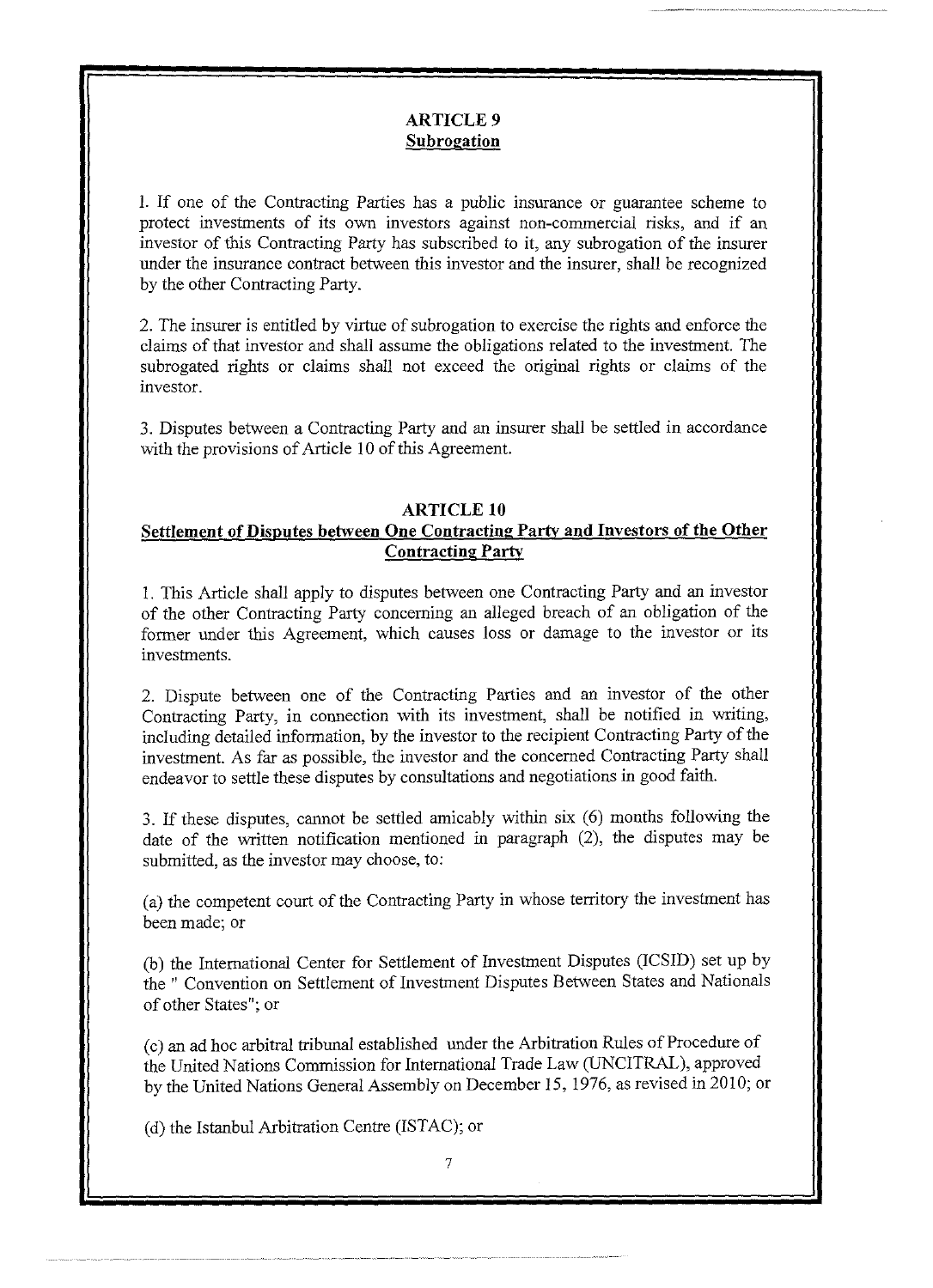(e) Mauritania International Center of Mediation and Arbitration (CIMAM);

(f) any other arbitration institution or any other arbitration rules, if the disputing parties so agree.

4. Once the investor has submitted the dispute to one or the other of the dispute settlement forums mentioned in paragraph (3), the choice of one of these forums shall be final.

5. Notwithstanding the provisions of paragraph (3) of this Article; only the disputes arising directly out of investment activities which have obtained necessary permission, if there is any permission required, in conformity with the relevant legislation of the Contracting Parties on foreign capital, and that effectively started shall be subject to the jurisdiction of the International Center for Settlement of Investment Disputes (ICSID) or any other international dispute settlement mechanism as agreed upon by the Contracting Parties.

6. The arbitral tribunal shall take its decisions in accordance with the provisions of this Agreement, the laws and regulations of the Contracting Party involved in the dispute on which territory the investment is made (including its rules on the conflict of laws), and the relevant principles of international law applicable between the Contracting Parties.

7. The arbitration awards shall be final and binding for all parties in dispute. Each Contracting Party shall execute the award according to its national law.

### **ARTICLE 11 Denial of Benefits**

1. A Contracting Party may deny the benefits of this Agreement to an investor of the other Contracting Party that is a company of such other Contracting Party and to investments of such investor if the company has no effective business activities in the territory of the Contracting Party under whose law it is constituted or organized and investors of a non-Contracting Party, or investors of the denying Contracting Party, own or control the company.

2. The denying Contracting Party shall, to the extent practicable, notify the other Contracting Party before denying the benefits.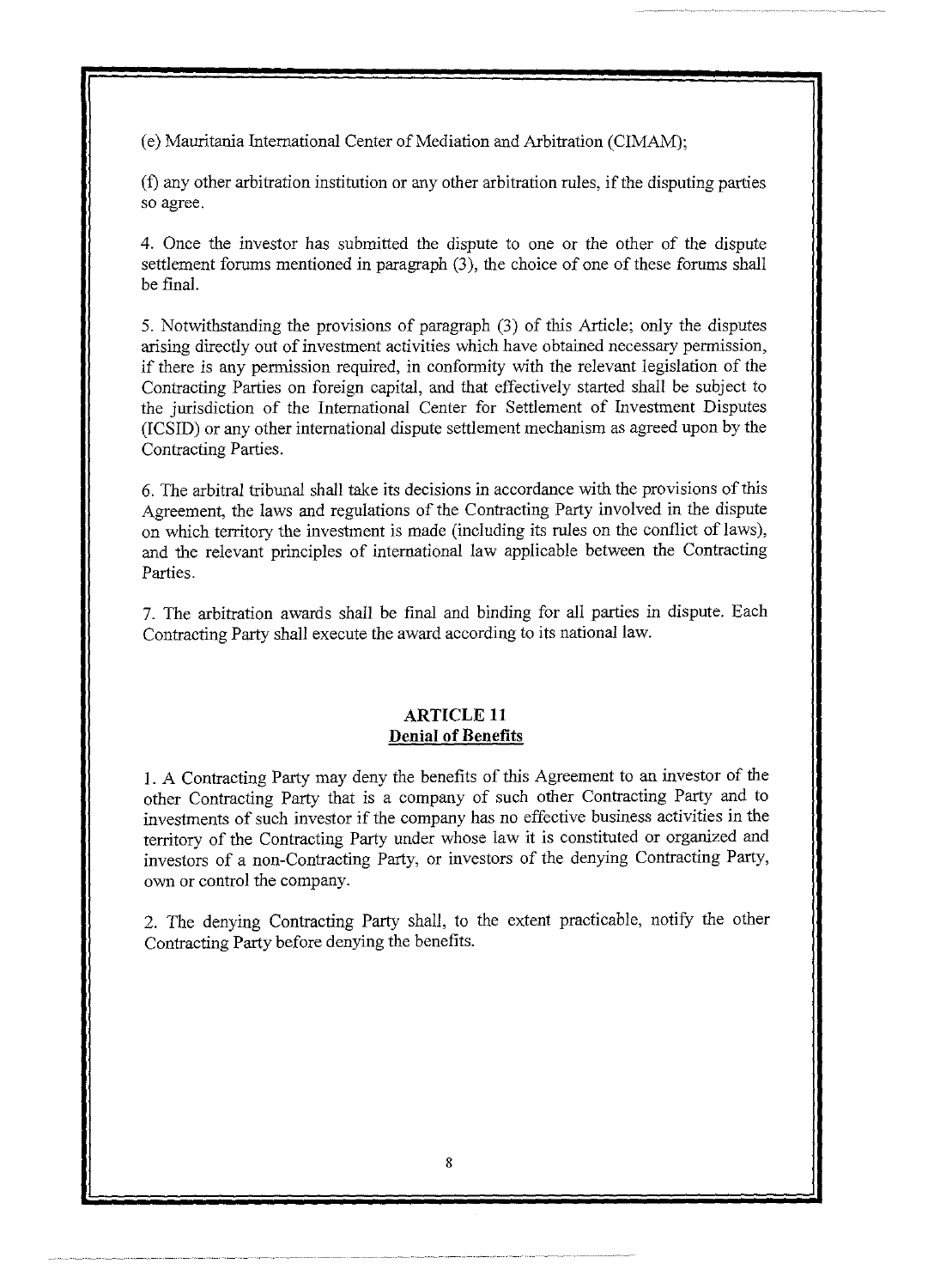## **ARTICLE 12 Settlement of Disputes between the Contracting Parties**

l. The Contracting Parties shall seek in good faith and a spirit of cooperation a rapid and equitable solution to any dispute between them concerning the interpretation or application of this Agreement. In this regard, the Contracting Parties agree to engage in direct and meaningful negotiations to arrive at such solutions.

2. If the Contracting Parties cannot reach an agreement within six (6) months after the beginning of disputes between themselves through the foregoing procedure, the disputes may be submitted, upon the request of either Contracting Party, to an arbitral tribunal of three members.

3. Within two (2) months of receipt of a request, each Contracting Party shall appoint an arbitrator. The two arbitrators shall select a third arbitrator as Chairman, who is a national of a third State. In the event either Contracting Party fails to appoint an arbitrator within the specified time, the other Contracting Party may request the President of the International Court of Justice to make the appointment.

4. If both arbitrators cannot reach an agreement about the choice of the Chairman within two (2) months after their appointment, the Chairman shall be appointed upon the request of either Contracting Party by the President of the International Court of Justice.

5. If, in the cases specified under paragraphs 3 and 4 of this Article, the President of the International Court of Justice is prevented from carrying out the said function or if he is a national of either Contracting Party, the appointment shall be made by the Vice-President, and if the Vice-President is prevented from carrying out the said function or if he is a national of either Contracting Party, the appointment shall be made by the most senior member of the Court who is not a national of either Contracting Party.

6. The tribunal shall have three (3) months from the date of the selection of the Chairman to agree upon rules of procedure consistent with the other provisions of this Agreement. In the absence of such agreement, the tribunal shall request the President of the International Court of Justice to designate rules of procedure, taking into account generally recognized rules of international arbitral procedure.

7. Unless otherwise agreed, all submissions shall be made and all hearings shall be completed within eight (8) months of the date of selection of the Chairman, and the tribunal shall render its decision within two (2) months after the date of the final submissions or the date of the closing of the hearings, whichever is later. The arbitral tribunal shall reach its decisions, which shall be final and binding, by a majority of votes. Arbitral Tribunal shall reach its decision on the basis of this Agreement and in accordance with international law applicable between the Contracting Parties.

8. Expenses incurred by the Chairman, the other arbitrators, and other costs of the proceedings shall be paid for equally by the Contracting Parties. The tribunal may, however, at its discretion, decide that a higher proportion of the costs be paid by one of the Contracting Parties.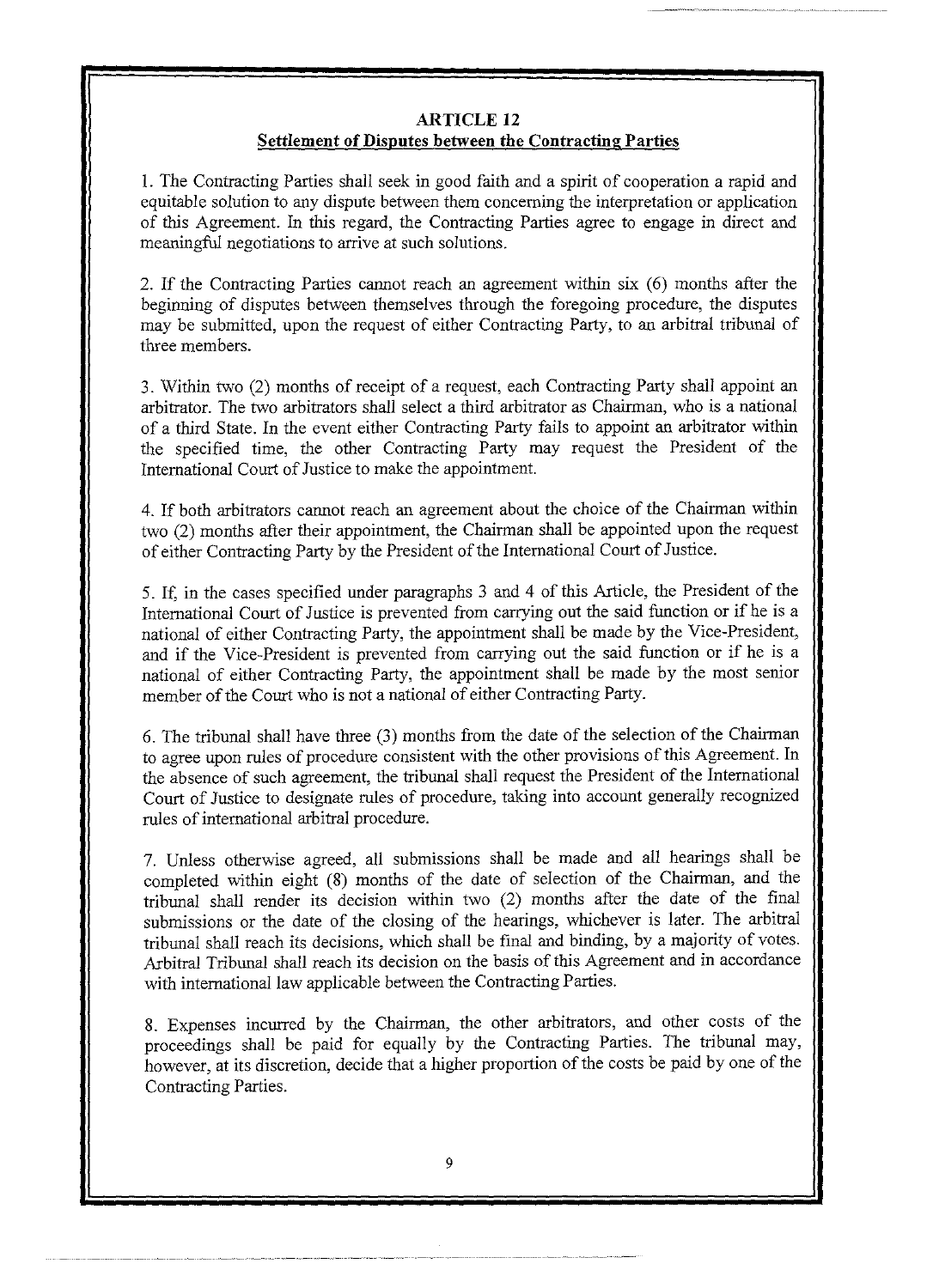9. A dispute shall not be submitted to an international arbitral tribunal under the provisions of this Article, if a dispute on the same matter has been brought before another international arbitral tribunal under the provisions of Article 10 and is still before the tribunal. This will not impair the engagement in direct and meaningful negotiations between both Contracting Parties.

# **ARTICLE 13 Service of Documents**

Notices and other documents in disputes under Articles 10 and 12 shall be served on Turkey by delivery to:

Ba§bakanhk Hukuk Hizmetleri Ba§kanhg1 Ba§bakanhk Merkez Bina Vekâletler Caddesi B-Blok 06573 Bakanlıklar/Ankara Tiirkiye

Notices and other documents in disputes under Articles 10 and 12 shall be served on Mauritania by delivery to:

Ministère de l'Economie et des Finances Direction Générale de la Promotion du Secteur Privé BP. 238 Nouakchott, Mauritania.